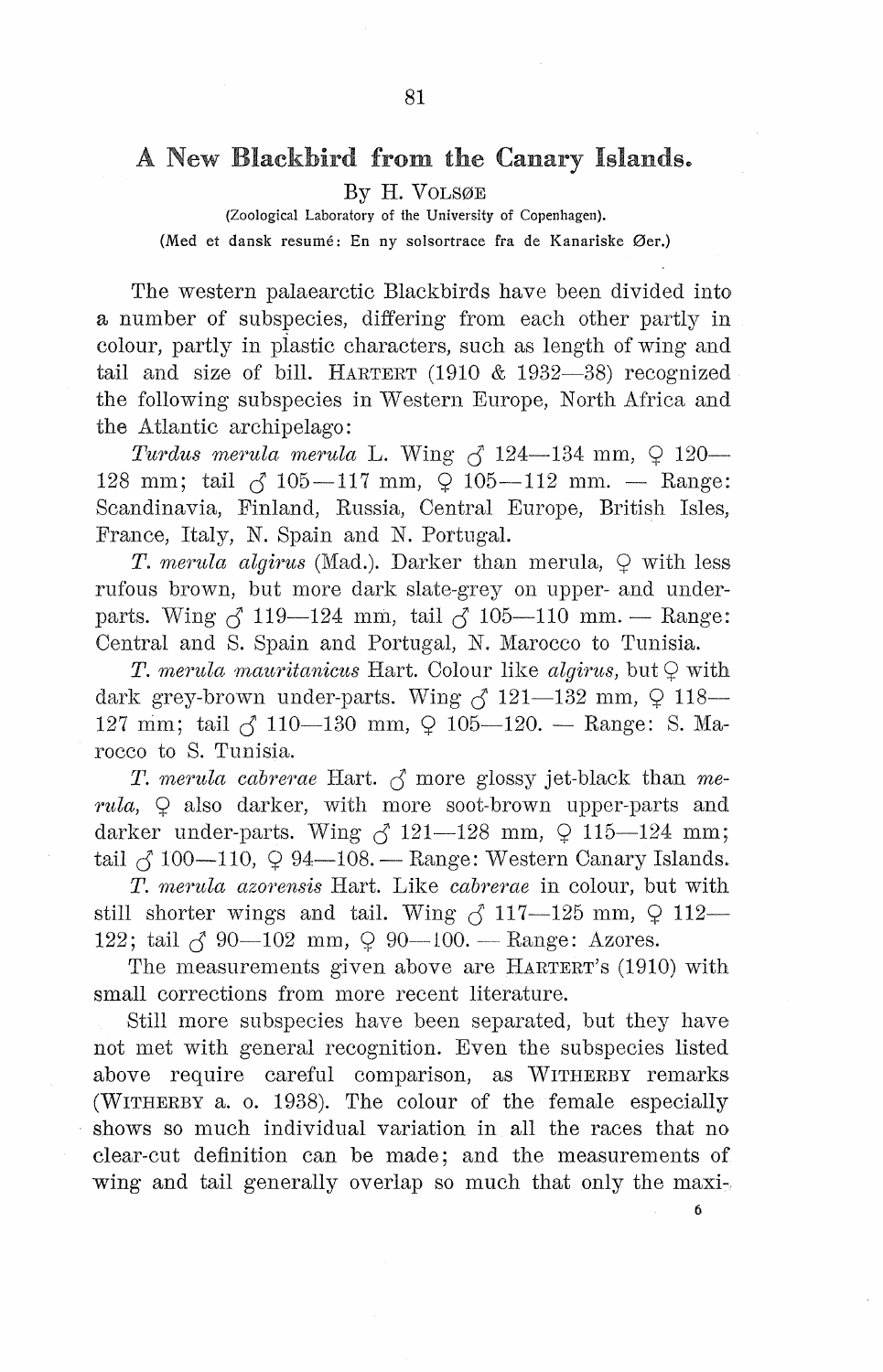mum figures can be used as distinguishing marks. It was therefore with great hesitation that I decided to erect a new subspecies. The Blackbirds which I collected in the island of La Palma during my stay in the Canary Islands in the spring of 1947 are, however, so different from all other Blackbirds at my disposal that the females at least can be distinguished at



Fig. 1. Three females of *Turdus merula cabrerae* Hart, from Tenerife (left) and 3 females of *T. merula agnetae* subsp. nov. from La Palma (right). All the birds collected in spring (March-April).

*3* S2S2 *af* Turdus merula cabrerae *Hart. fra Tenerife (til venstre) og 3 af* 'I'. merula agnetae *S'ubsp. nov. fra La Palma (til højre). Alle fuglene er indsamlede om foråret (niarts- april).* 

once. I therefore describe it as a new subspecies which in honour of my wife, who skinned all the birds collected during the expedition, I propose to call:

#### *Turdus merula agnetae,* subsp. nov.

Type: In the Zoological Museum of Copenhagen. Adult female collected by the author at Cubo de Galga, La Palma on April 23, 1947.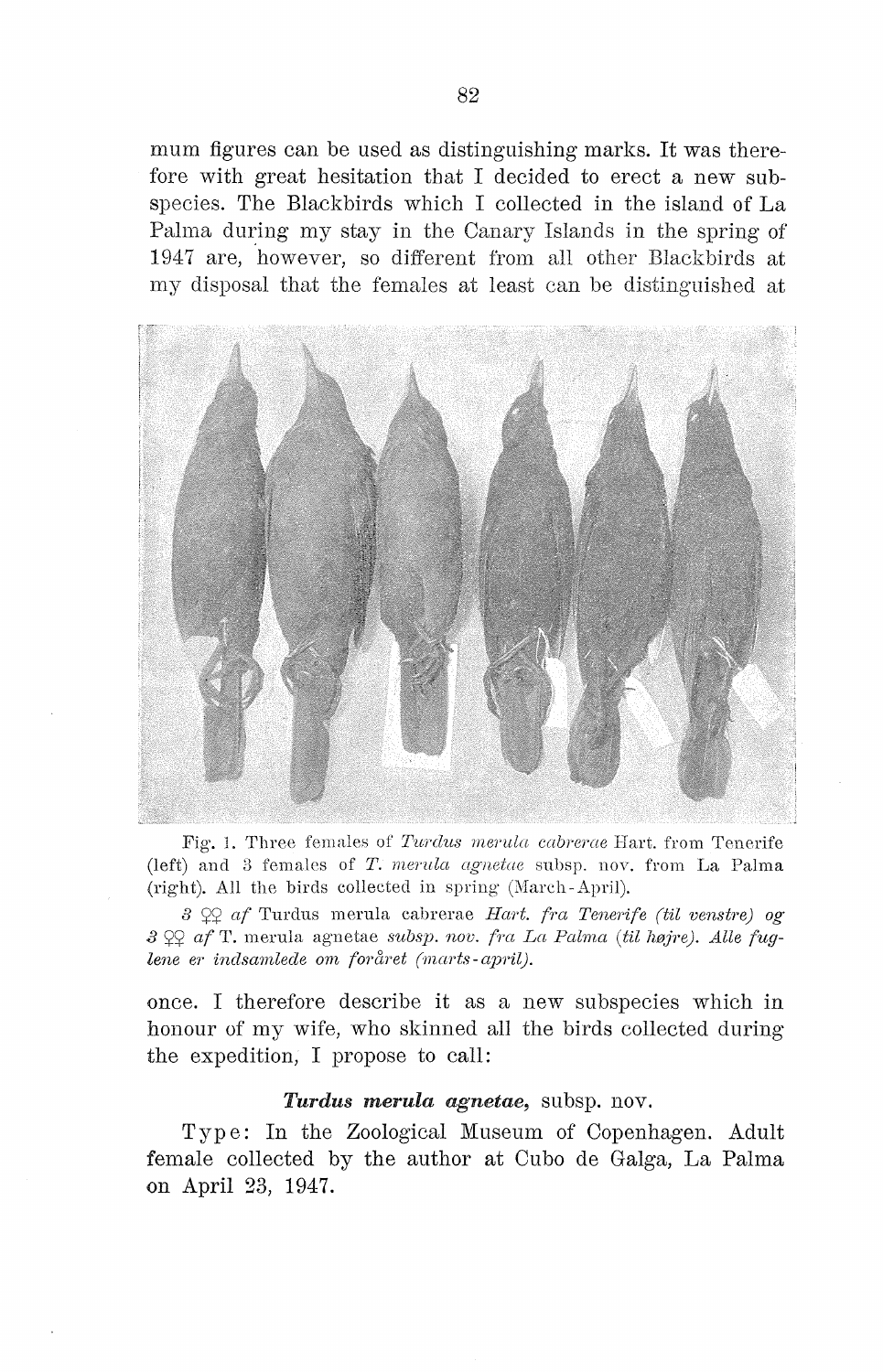Description: In length of wing and tail equal to *T. m.* cabrerae, but the female is much darker on upper- as well as underparts. It is as dark as a male of  $T$ ,  $m$ , merula in first winter plumage; in fact I took them for males when I first shot them, and only dissection revealed their true sex. Their bright vellow bill contributed to this mistake. The grevish chin and throat with dark brown streaks and a faint black-brown belt across the upper-breast are all that is left of the typical female plumage. The only male in my collection has a very glossy almost bluish-black colour, distinctly deeper black than the three males of *cabrerae* at my disposal.

Distribution: Island of La Palma, Canary Islands. -Very probably the Blackbird of Hierro will also prove to belong to this subspecies.

Remarks: Three females and one male were collected in two different valleys separated by some 15 km. All the three females agree perfectly in colour. No Blackbirds were seen in La Palma outside the evergreen forests on the mountain slopes.  $\overline{-1}$  It is significant that it is one of the western islands, which houses this dark form, because the western islands have the greatest amount of precipitation, and dark plumage is generally correlated with the degree of moisture of the environ $ment. - Very dark female Blackbirds may occasionally be$ found in other places; so MEINERTZHAGEN  $(1940)$  states that one female from Mogadir, Marocco, is almost in male plumage.

# **DANSK RESUMÉ**

## En ny solsortrace fra de Kanariske Øer.

Under et ophold på de Kanariske Øer i foråret 1947 indsamledes ialt 7 exemplarer af Solsort  $(2 \land \land, 5 \lor \lor)$  på to forskellige øer (Tenerife og La Palma). De  $3 \n\mathcal{Q} \n\mathcal{Q}$  fra La Palma var så mørke og havde tillige brandgult næb, at jeg straks troede, at det var hanner, og først dissektion af gonaderne viste, at det var hunner. Efter at have sammenlignet dem med hunner fra Tenerife (racen: *T. rn. cabrerae)* og danske hunner (T. *m. merula*) tager jeg ikke i betænkning at udskille dem fra *cabrerae* som en særlig race, *T. m. aqnetae* (se fig. 1). Det er interessant, at denne mørke form forekommer på en af de

6\*